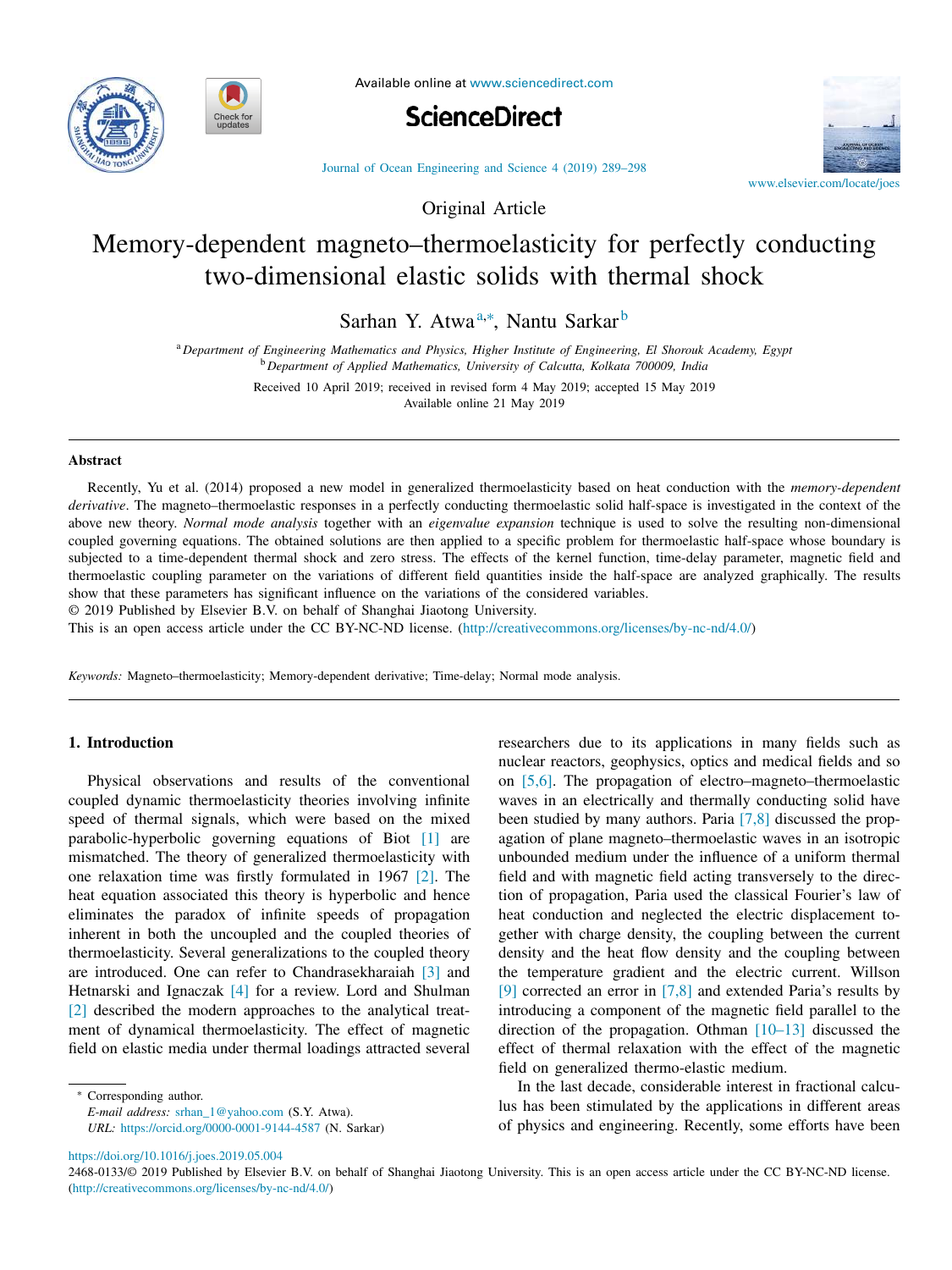made to modify the classical Fourier law of heat conduction by using the fractional calculus [14–19]). Sherief [20] introduced the fractional order theory of thermoelasticity, Youssef [21] discussed the theory of fractional order generalized thermoelasticity and Yu et al. [22,23] introduced the fractional order generalized electro–magneto–thermoelasticity and the nonlocal thermoelasticity based on nonlocal heat conduction and nonlocal elasticity. The memory-dependent derivative is defined in an integral form of a common derivative with a kernel function on a slip in the interval. So this kind of definition is better than the fractional one for reflecting the memory effect (instantaneous change rate depends on the past state). It's definition is more intuitionistic for understanding the physical meaning and the corresponding memory-dependent differential equation has more expressive force. Wang and Li [24] introduced a memory-dependent derivative (MDD). Recently, an interesting application of memory-dependent derivative is given by Yu et al. [25]. They introduced the memory-dependent derivative (MDD) instead of fractional calculus, into the rate of heat flux in Lord–Shulman generalized thermoelasticity theory [2] to describe the memory dependence. Later, Ezzat et al. [26] introduced a novel magneto–thermoelasticity theory with memory-dependent derivative. Ezzat et al. [27] investigated generalized thermoviscoelasticity with memory-dependent derivatives. Sarkar et al. [28] studied a two-dimensional magneto–thermoelastic problem based on a new two-temperature generalized thermoelasticity model with memory-dependent derivative. Recently, Mondal and Sarkar [29] studied the transient responses in a two-temperature thermoelastic infinite medium having cylindrical cavity due to moving heat source with memory-dependent derivative. Memory response in plane wave reflection in generalized magneto–thermoelasticity has been reported by Sarkar et al. [30].

The purpose of the present work is to study the effect of the memory-dependent derivative of the heat conduction law with the effect of the magneto–thermoelastic responses in a perfectly conducting thermoelastic solid half-space which investigated in the context of the above new theory. Normal mode analysis used with an eigenvalue expansion technique to solve the resulting non-dimensional coupled governing equations. The obtained solutions are then applied to a specific problem for thermoelastic half-space whose boundary is subjected a time-dependent thermal shock and zero stress. The effects of kernel function, time-delay parameter, magnetic field and thermoelastic coupling parameter on the variations of different field quantities inside the half-space are analyzed graphically.

### **2. Governing equations**

In this work, we consider the problem of a homogeneous isotropic perfectly conducting thermoelastic solid occupying the region of a half-space in the theory of generalized magneto–thermoelasticity with a memory-dependent derivative [25,26]. A magnetic field with constant intensity, namely  $H = (0, 0, H_0)$  acts parallel to the bounding plane (take as the direction of the *z*-axis). Due to the application of initial magnetic field **H0**, there results an induced magnetic field **h** and an induced electric field **E**. The simplified linear equations of electrodynamics of a slowly moving medium for a homogeneous, isotropic and thermally conducting elastic solid are [7]

$$
\nabla \times \mathbf{h} = \mathbf{J} + \dot{\mathbf{D}},\tag{1}
$$

$$
\nabla \times \mathbf{E} = -\dot{\mathbf{B}},\tag{2}
$$

$$
\nabla \cdot \mathbf{B} = \mathbf{0}, \quad \nabla \cdot \mathbf{D} = \mathbf{0}, \tag{3}
$$

$$
\mathbf{B} = \mu_0 \mathbf{H}, \quad \mathbf{D} = \varepsilon_0 \mathbf{E}.
$$
 (4)

The above system of coupled equations are supplemented by the Ohm's law [7] for media with finite conductivity, namely

$$
\mathbf{J} = \sigma_0 (\mathbf{E} + \mu_0 \dot{\mathbf{u}} \times \mathbf{H}), \tag{5}
$$

where **B** is the magnetic induction field vector, **J** is the current density vector, **D** is the electric displacement vector,  $\mu_0$  is the magnetic permeability,  $\varepsilon_0$  is the electric permeability,  $\sigma_0$  is the electric conductivity.

Since, in generalized thermoelasticity only the infinitesimal temperature derivations from the reference temperature are considered, therefore in the absence of the body force and internal heat source, the stress–strain–temperature relation is

$$
\sigma_{ij} = 2\mu e_{ij} + \lambda e \delta_{ij} - \gamma (T - T_0) \delta_{ij},
$$
\nwhere

 $e_{ij} = \frac{1}{2}$  $\frac{1}{2}(u_{i,j} + u_{j,i}), i, j = 1, 2, 3$  referee to a general coordinates.

Equation of motion is

$$
\sigma_{ij,j} + F_i = \rho \ddot{u_i},\tag{7}
$$

where  $F_i$  (= *i*th component of  $\mu_0(\mathbf{J} \times \mathbf{H})$ ) are the components of Lorentz force [7,8].

The heat conduction equation with the memory-dependent derivative operator is read from [26] as

$$
K\nabla^2 T = (\rho C_E \dot{T} + \gamma T_0 \dot{e})
$$
  
+ 
$$
\int_{t-\tau}^t K(t-\xi) \left(\rho C_E \frac{\partial^2 T}{\partial \xi^2} + \gamma T_0 \frac{\partial^2 e}{\partial \xi^2}\right) d\xi.
$$
 (8)

In the preceding equations,  $λ$ ,  $μ$  are Lamé constants,  $ρ$ is the density,  $\sigma_{ij}$  are the components of the stress tensor,  $u_i$  are the components of the displacement vector,  $e_{ii}$  are the components of strain tensor, *t* is the time variable, *K* is the thermal conductivity,  $T$  is the absolute temperature,  $T_0$  is the temperature of the medium in it's natural state, assumed to be such that  $|(T - T_0)/T_0| \lt \lt 1$ , *e* is the cubical dilatation,  $\gamma$ is a material constant given by  $\gamma = (3\lambda + 2\mu)\alpha_T$ , where  $\alpha_T$ is the coefficient of linear thermal expansion,  $C_E$  is the specific heat at constant strain and  $\tau$  is the only *relaxation time parameter*. Also note that in the above equations, a comma followed by a suffix denotes *spatial derivative* and a superposed dot denotes the time-derivative.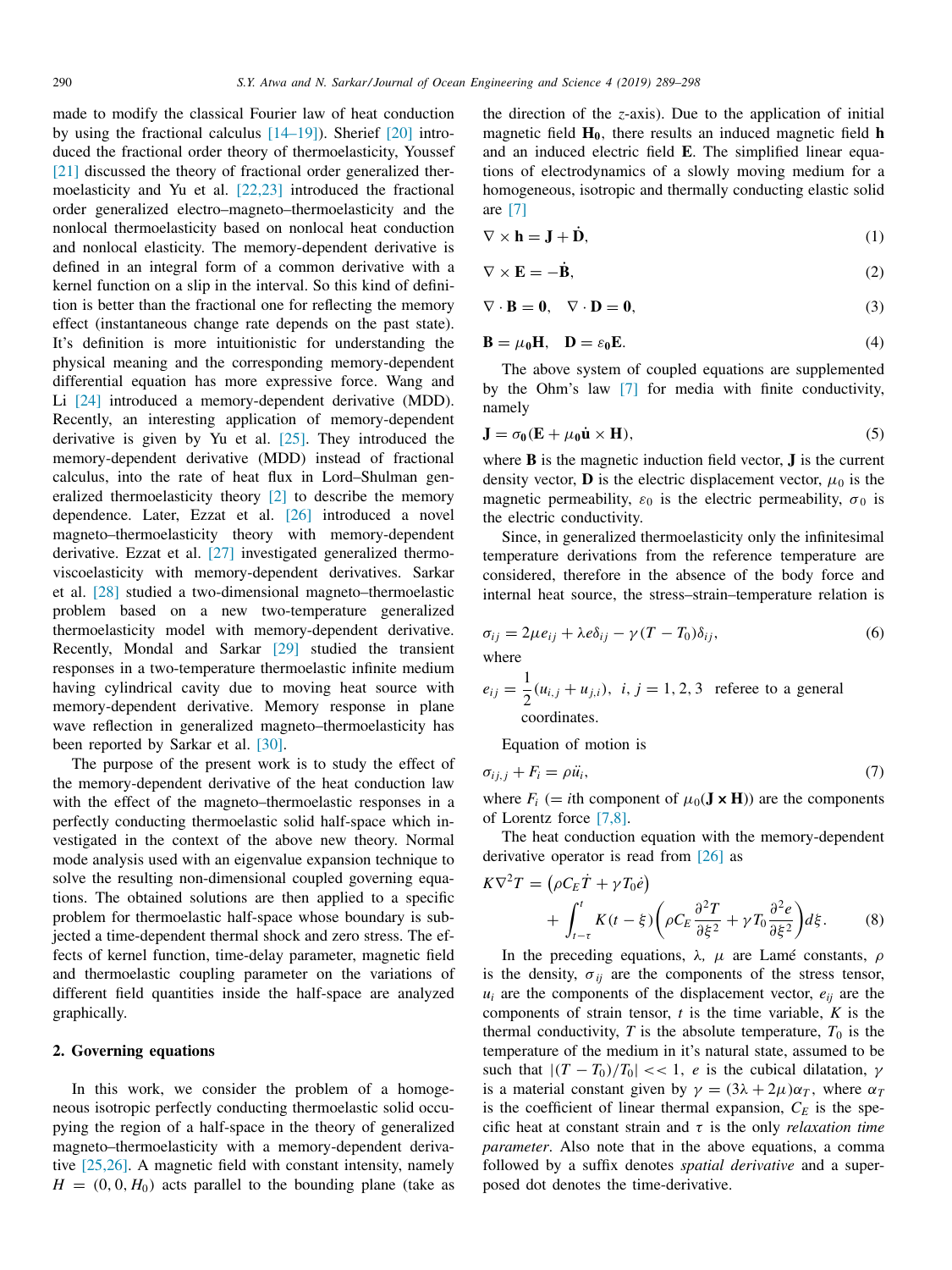#### **3. Formulation of the problem**

We consider a homogeneous isotropic perfectly conducting magneto–thermoelastic solid half-space occupying the region  $\Omega = \{(x, y, z) : -\infty < x < \infty, 0 \le y < \infty, -\infty <$  $z < \infty$ . The body is initially at rest. For two-dimensional motion in *xy*-plane, the displacement components will have the form  $u_x = u(x, y, t)$ ,  $u_y = v(x, y, t)$ ,  $u_z = 0$ . Hence from Eq. (6), the non-zero stress components can be written as

$$
\sigma_{xx} = (\lambda + 2\mu)u_{,x} + \lambda v_{,y} - \gamma (T - T_0), \tag{9}
$$

$$
\sigma_{yy} = (\lambda + 2\mu)v_{,y} + \lambda u_{,x} - \gamma (T - T_0), \qquad (10)
$$

$$
\sigma_{zz} = \lambda(u_{,x} + v_{,y}) - \gamma(T - T_0), \qquad (11)
$$

$$
\sigma_{xy} = \mu(u, y + v, x). \tag{12}
$$

The components of the magnetic intensity vector **H** in the medium are

$$
H_x = 0, \t H_y = 0, \t H_z = H_0 + h(x, y, t). \t (13)
$$

The electric intensity vector **E** is normal to both the magnetic intensity and the displacement vectors. Thus, it has the components

$$
E_x = E_1, \t E_y = E_2, \t E_z = 0.
$$
 (14)

Since the current density vector **J** is parallel to the electric intensity vector **E**, it has the components

$$
J_x = J_1,
$$
  $J_y = J_2,$   $J_z = 0.$  (15)

Let the primary magnetic intensity field  $H_0$  and also let the corresponding perturbation field *h* be small, so that its product with  $u_i$  and its derivatives can be neglected for linearization. Then using Eq.  $(4)$ , Eqs.  $(1)$  and  $(2)$  can be written in the forms

$$
\nabla \times \mathbf{h} = \mathbf{J} + \varepsilon_0 \dot{\mathbf{E}},\tag{16}
$$

$$
\nabla \times \mathbf{E} = -\mu_0 \dot{\mathbf{h}}.\tag{17}
$$

As the medium is a perfect conductive medium (i.e.  $\sigma_0 \rightarrow \infty$ ), then Eq. (5) reduces to

$$
\mathbf{E} = -\mu_0 (\dot{\mathbf{u}} \times \mathbf{H}),\tag{18}
$$

We assume now that the initial conditions are homogeneous. Then the relations (18) and (19) yield

$$
\mathbf{E} = \mu_0 H_0(-\dot{v}, \dot{u}, 0),\tag{19}
$$

**h** =  $-H_0(0, 0, e)$ , (20)

where

$$
e=u_{,x}+v_{,y}.
$$

From the relations  $(17)$ ,  $(20)$  and  $(21)$ , we obtained after some simple computation the current density vector **J** as

$$
\mathbf{J} = -H_0 \big( \varepsilon_0 \mu_0 \ddot{v} - e_{,y}, \ e_{,x} - \varepsilon_0 \mu_0 \ddot{u}, \ 0 \big). \tag{21}
$$

Using Eq. (22) in the relation  $\mathbf{F_i} = \mu_0 (\mathbf{J} \times \mathbf{H})_i$ , we get the non-zero components of Lorentz force as

$$
F_x = \mu_0 H_0^2 (e_{,x} - \varepsilon_0 \mu_0 \ddot{u}), \tag{22}
$$

$$
F_{y} = \mu_0 H_0^2 (e_{,y} - \varepsilon_0 \mu_0 \ddot{v}), \tag{23}
$$

Thus the electro–magneto–thermoelastic coupled problem is transformed into a thermoelastic coupled one and after getting the components of displacement, the induced electric and the induced magnetic field can be obtained from Eqs. (20) and (21) respectively.

From Eqs. (7), (10)–(13) and (23)–(25), we can write

$$
(\lambda + \mu)e_{,x} + \mu \nabla^2 u - \gamma T_{,x} + \mu_0 H_0^2 (e_{,x} - \varepsilon_0 \mu_0 \ddot{u}) = \rho \ddot{u}, \tag{24}
$$

$$
(\lambda + \mu)e_{,y} + \mu \nabla^2 v - \gamma T_{,y} + \mu_0 H_0^2 (e_{,y} - \varepsilon_0 \mu_0 \ddot{v}) = \rho \ddot{v}.
$$
 (25)

To transform the above equations in non-dimensional forms, we define the following non-dimensional variables

$$
(x', y') = c_0 \eta(x, y), \quad (u', v') = c_0 \eta(u, v), \quad (t', \tau') = c_0^2 \eta(t, \tau),
$$
  
\n
$$
\theta = \frac{\gamma(T - T_0)}{\rho c_0^2}, \quad \sigma'_{ij} = \frac{\sigma_{ij}}{\mu}, \quad c_0^2 = c_1^2 + c_3^2, \quad c_1^2 = \frac{\lambda + 2\mu}{\rho},
$$
  
\n
$$
c_2^2 = \frac{\mu}{\rho}, \quad c_3^2 = \frac{\mu_0 H_0^2}{\rho}, \quad \eta = \frac{\rho C_E}{K}.
$$

Eqs. (26) and (21) in the non-dimensional forms then reduce to (dropping the primes for simplicity)

$$
\beta^2 u_{,xx} + u_{,yy} + (\beta^2 - 1)v_{,xy} - \beta^2 \theta_{,x} = M\beta^2 \ddot{u},\tag{26}
$$

$$
\beta^{2}v_{,yy} + v_{,xx} + (\beta^{2} - 1)u_{,xy} - \beta^{2}\theta_{,y} = M\beta^{2}\ddot{v},
$$
 (27)

where

$$
\beta^2 = \frac{c_0^2}{c_2^2}, \ M = \left(1 + \frac{c_3^2}{c^2}\right), \ c^2 = \frac{1}{\mu_0 \varepsilon_0}.
$$

The non-dimensional form of the heat conduction equation (8) can be written as

$$
\nabla^2 \theta = (1 + \tau D_\tau)(\dot{\theta} + \varepsilon \dot{e}),\tag{28}
$$

where  $D<sub>\tau</sub>$  is the first order with memory-dependent derivative operator [25] defined as

$$
D_{\tau}^{1}f(x,t) = \frac{1}{\tau} \int_{t-\tau}^{t} K(t-\xi) f'(x,\xi) d\xi.
$$
 (29)

where  $\tau$  is the time delay and  $K(t - \xi)$  is the kernel function in which they can be chosen freely [25],  $\varepsilon = \frac{\gamma^2 T_0}{\rho C_E (\lambda + 2\mu)}$  is the dimensionless thermoelastic coupling parameter and  $\nabla^2 \equiv$  $\left(\frac{\partial^2}{\partial x}\right)$  $rac{\partial^2}{\partial x^2} + \frac{\partial^2}{\partial y}$  $\frac{\partial^2}{\partial y^2}$ ). Following [28], we take the kernel function *K*(*t*,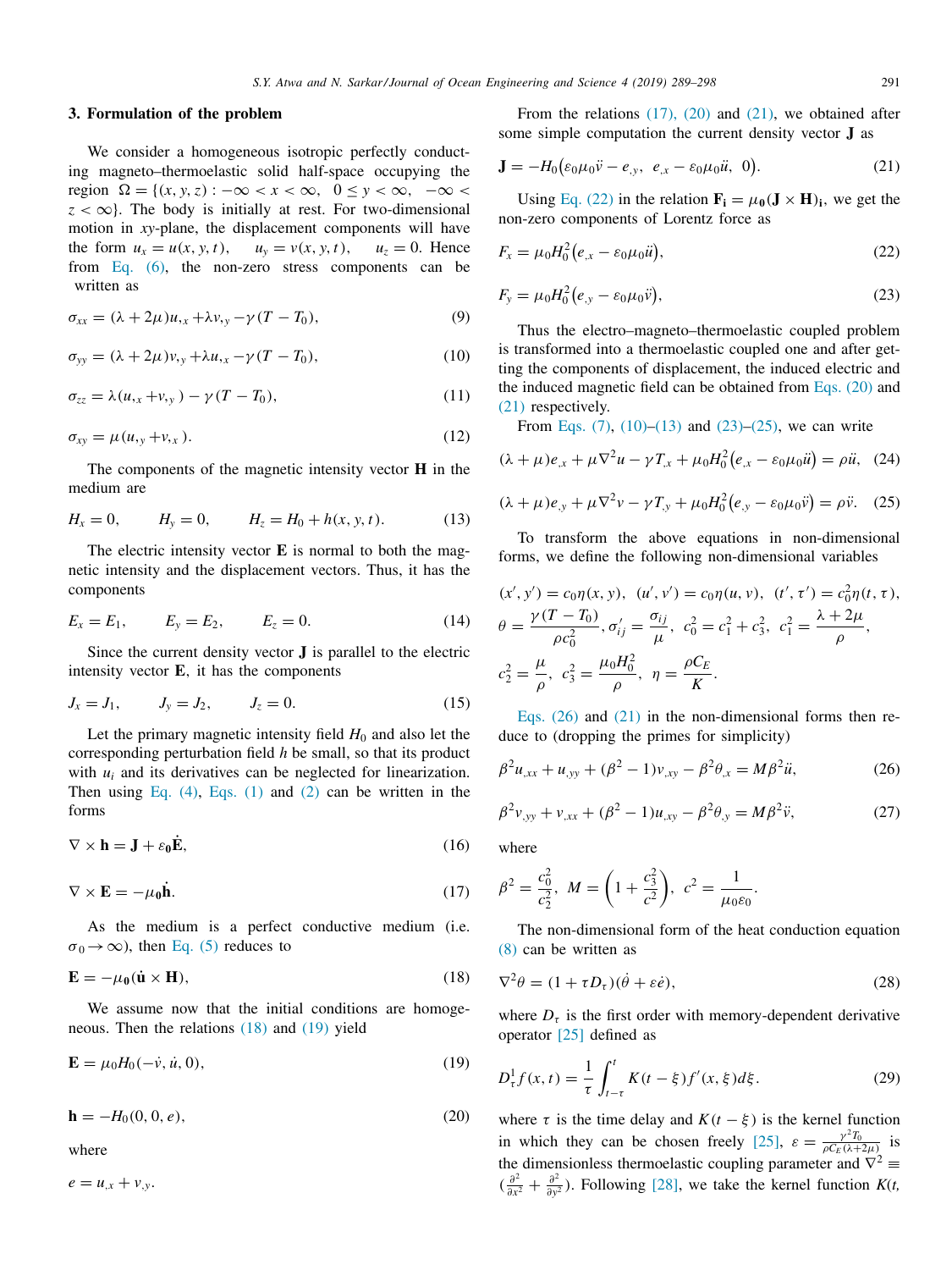ξ) freely as:

$$
K(t, \xi) = 1 - \frac{2b}{\tau}(t - \xi) + \frac{a^2(t - \xi)^2}{\tau^2}
$$
  
= 
$$
\begin{cases} 1 & \text{if } a = b = 0, \\ 1 - \left(\frac{t - \xi}{\tau}\right) & \text{if } a = 0, b = \frac{1}{2}, \\ 1 - (t - \xi) & \text{if } a = 0, b = \frac{\tau}{2}, \\ \left(1 - \frac{t - \xi}{\tau}\right)^2 & \text{if } a = b = 1, \end{cases}
$$
(30)

where *a* and *b* are constants.

The non-dimensional stress components become

$$
\sigma_{xx} = \beta_0^2 u_{,x} + (\beta_0^2 - 2)v_{,y} - \beta^2 \theta,
$$
\n(31)

$$
\sigma_{yy} = \beta_0^2 v_{,y} + (\beta_0^2 - 2)u_{,x} - \beta^2 \theta,
$$
\n(32)

$$
\sigma_{zz} = (\beta_0^2 - 2)(u_{,x} + v_{,y}) - \beta^2 \theta, \tag{33}
$$

$$
\sigma_{xy} = u_{,y} + v_{,x},\tag{34}
$$

where

$$
\beta_0^2 = \frac{\lambda + 2\mu}{\mu} = \frac{c_1^2}{c_2^2}.
$$

Differentiating Eq.  $(28)$  with respect to *x* and Eq.  $(29)$  with respect to *y*, we get

$$
\nabla^2 u_{,x} + (\beta^2 - 1)e_{,xx} - \beta^2 \theta_{,xx} = M\beta^2 \ddot{u}_{,x},
$$
\n(35)

$$
\nabla^2 v_{,y} + (\beta^2 - 1)e_{,yy} - \beta^2 \theta_{,yy} = M\beta^2 \ddot{u}_{,y},
$$
 (36)

Adding Eqs.  $(35)$  and  $(36)$ , we obtain

$$
\nabla^2 e - \nabla^2 \theta = M \ddot{e}.\tag{37}
$$

Now, we introduce a function  $\Phi$  defined as follows

$$
\Phi = e - \theta. \tag{38}
$$

Using the relations  $(38)$  in Eq.  $(37)$ , we can write

$$
\nabla^2 \Phi = M(\ddot{\Phi} + \ddot{\theta}).\tag{39}
$$

Again using the relations (38) in the heat conduction equation (30), we can write

$$
\nabla^2 \theta = (1 + \tau D_\tau) \big[ (1 + \varepsilon) \dot{\theta} + \varepsilon \dot{\Phi} \big]. \tag{40}
$$

## **4. Normal mode analysis and solution of the problem**

For the plane wave propagation along *x*-axis, one may seek the solution of Eqs.  $(39)$  and  $(40)$  in the following form [31]:

$$
(\Phi, \theta, u, v, \sigma_{ij})(x, y, t) = (\Phi^*, \theta^*, u^*, v^*, \sigma_{ij}^*)(y) \exp\{i(\zeta x - \omega t)\},\tag{41}
$$

where  $i = \sqrt{-1}$ ,  $\omega$ (> 0) is the assigned angular frequency and  $\zeta$  is the wave number in the *x*-direction.

Using Eq. 
$$
(41)
$$
, Eqs.  $(39)$  and  $(40)$  take the following forms

$$
D^2 \Phi^*(y) = C_1 \Phi^* + C_2 \theta^*,
$$
\n(42)

$$
D^2 \theta^*(y) = D_1 \Phi^* + D_2 \theta^*,
$$
\n(43)

where

$$
D \equiv \frac{d}{dy}, \quad C_1 = \zeta^2 - M\omega^2, \quad C_2 = -M\omega^2,
$$
  
\n
$$
D_1 = -i\varepsilon\omega[1 + G(\tau, \omega)], \quad D_2 = \zeta^2 - i\omega(1 + \varepsilon)[1 + G(\tau, \omega)],
$$
  
\n
$$
G(\tau, \omega) = [\exp(i\tau\omega)\{2a^2 - \tau^2\omega^2(a^2 - 2b + 1) - 2i\tau\omega(a^2 - b^2)\} - 2i b\tau\omega - 2a^2 + \tau^2\omega^2]/\tau^2\omega^2.
$$

Eqs. (42) and (43) can be written in a matrix differential equation as follows [31]:

$$
DV = AV,\t\t(44)
$$

where

$$
\mathcal{V} = (\Phi^*, \quad \theta^*, \quad D\Phi^*, \quad D\theta^*)^T,
$$

$$
\mathcal{A} = \begin{pmatrix} 0 & 0 & 1 & 0 \\ 0 & 0 & 0 & 1 \\ C_1 & C_2 & 0 & 0 \\ D_1 & D_2 & 0 & 0 \end{pmatrix}.
$$

Following the solution methodology through eigenvalue approach, as discussed in [31], the solutions for  $\Phi^*(y)$  and  $\theta^*(y)$ , bounded as  $y \to \infty$  can be written as

$$
\Phi^*(y) = (\lambda_1^2 - D_2)A_1 \exp(-\lambda_1 y) + (\lambda_2^2 - D_2)A_2 \exp(-\lambda_2 y),
$$
\n(45)

$$
\theta^*(y) = D_1[A_1 \exp(-\lambda_1 y) + A_2 \exp(-\lambda_2 y)], \qquad (46)
$$

where  $\pm \lambda_i$  (*i* = 1, 2) are the eigenvalues of the coefficient matrix  $A$  with positive real parts given by

$$
\lambda_i^2 = \frac{(C_1 + D_2) + (-1)^{i+1}\sqrt{(C_1 - D_2)^2 + 4C_2D_1}}{2}.
$$
  
Using Eqs. (45) and (46), Eq. (38) gives

$$
e^*(y) = (\lambda_1^2 + D_1 - D_2)A_1 \exp(-\lambda_1 y) + (\lambda_2^2 + D_1 - D_2)A_2 \exp(-\lambda_2 y).
$$
 (47)

To get the displacement  $u^*(y)$ , we use Eqs. (38), (41), (46) and (47) in Eq. (28) to obtain the following ordinary differential equation satisfied by  $u^*(y)$ 

$$
(D2 - k2)u*(y) = i\zeta [D1 - (\beta2 - 1)(\lambda12 - D2)]A1exp(-\lambda1y)+ i\zeta [D1 - (\beta2 - 1)(\lambda22 - D2)]A2exp(-\lambda2y),
$$
\n(48)

where

 $k^2 = (\zeta^2 - M\beta^2\omega^2)$  and  $\lambda_1^2 \neq \lambda_2^2 \neq k^2$ .

The solution of the above Eq. (48), bounded as  $y \rightarrow \infty$ takes of the following form

$$
u^*(y) = P \exp(-ky) + i\zeta \eta_1 A_1 \exp(-\lambda_1 y) + i\zeta \eta_2 A_2 \exp(-\lambda_2 y),
$$
\n(49)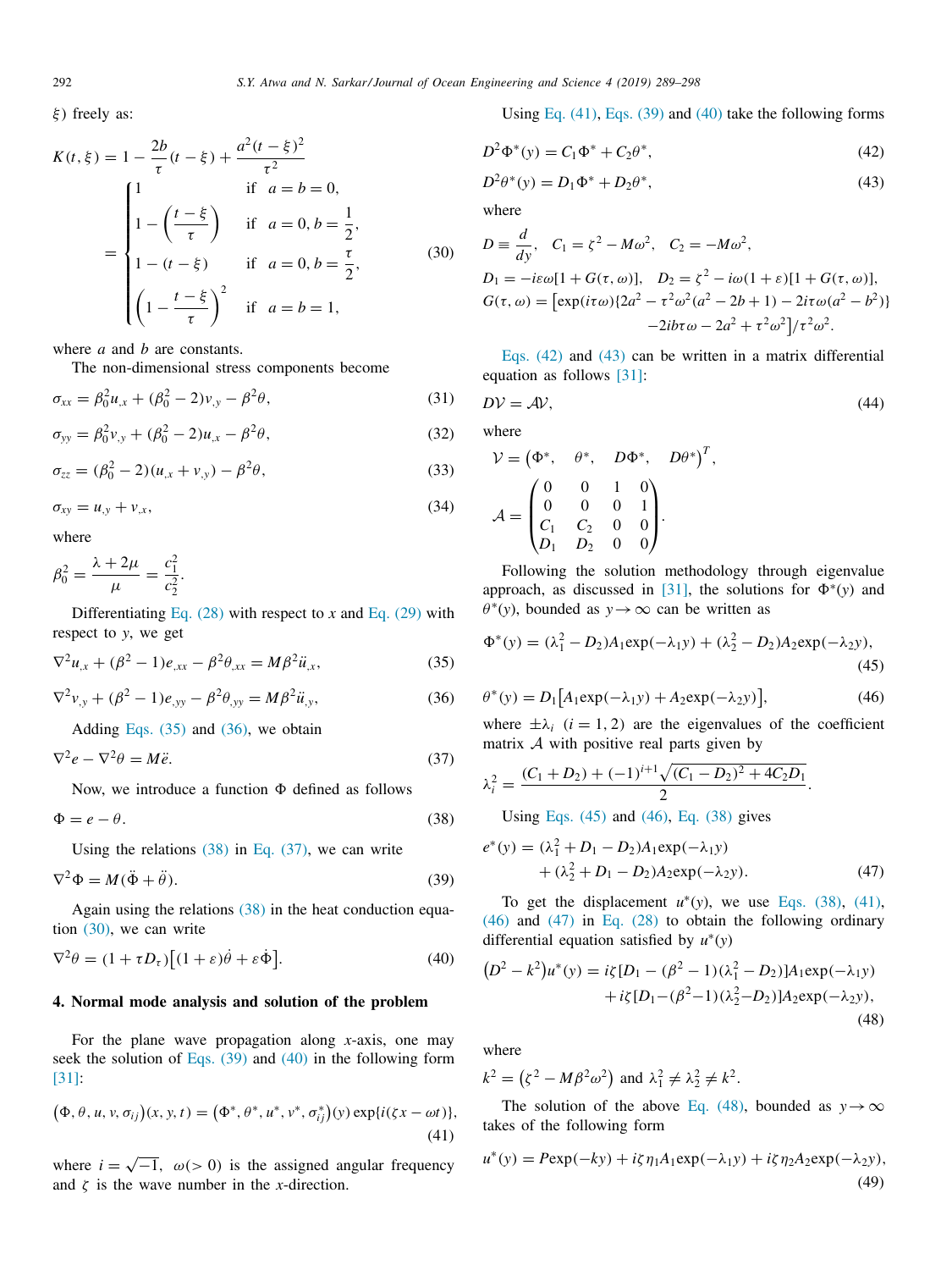where

$$
\eta_j = \frac{\left[D_1 - (\beta^2 - 1)(\lambda_j^2 - D_2)\right]}{(\lambda_j^2 - k^2)} \quad (j = 1, 2)
$$

and  $A_j$  ( $j = 1, 2$ ),  $P$  are constants to be determined from the boundary conditions of the problem.

To get the displacement  $v^*(y)$ , we can use the following relation

$$
Dv^*(y) = [e^*(y) - i\zeta u^*(y)].
$$
\n(50)

Substituting from Eqs.  $(47)$  and  $(49)$  in Eq.  $(50)$ , we obtain

$$
v^*(y) = \frac{iz}{k} P \exp(-ky) - \gamma_1 A_1 \exp(-\lambda_1 y) - \gamma_2 A_2 \exp(-\lambda_2 y),
$$
\n(51)

where

$$
\gamma_j = \frac{(\lambda_j^2 + D_1 - D_2 + \zeta^2 \eta_j)}{\lambda_j} \ (j = 1, 2).
$$

In terms of Eq.  $(41)$ , substituting from Eqs.  $(46)$ ,  $(47)$ ,  $(49)$  and  $(51)$  in Eqs.  $(31)$ – $(34)$ , respectively, we obtain after some simple computations, the stress components in the following forms

$$
\sigma_{xx}^*(y) = 2i\zeta P \exp(-ky) + f_1 A_1 \exp(-\lambda_1 y) + f_2 A_2 \exp(-\lambda_2 y),
$$
\n(52)

$$
\sigma_{yy}^*(y) = -2i\zeta P \exp(-ky) + g_1 A_1 \exp(-\lambda_1 y) + g_2 A_2 \exp(-\lambda_2 y),
$$
\n(53)

$$
\sigma_{zz}^*(y) = h_1 A_1 \exp(-\lambda_1 y) + h_2 A_2 \exp(-\lambda_2 y), \tag{54}
$$

$$
\sigma_{xy}^*(y) = -\left(k + \frac{\zeta^2}{k}\right) P \exp(-ky) - i\zeta (\lambda_1 \eta_1 + \gamma_1) A_1 \exp(-\lambda_1 y) - i\zeta (\lambda_2 \eta_2 + \gamma_2) A_2 \exp(-\lambda_2 y),
$$
\n(55)

where

$$
f_j = [(\beta_0^2 - 2)(\lambda_j^2 - D_2) + D_1(\beta_0^2 - \beta^2 - 2) - 2\zeta^2 \eta_j],
$$
  
\n
$$
g_j = [\beta_0^2(\lambda_j^2 - D_2) + D_1(\beta_0^2 - \beta^2) + 2\zeta^2 \eta_j],
$$
  
\nand

$$
h_j = [(\beta_0^2 - 2)(\lambda_j^2 - D_2) + D_1(\beta_0^2 - \beta^2 - 2)], \ j = 1, 2.
$$

# **5. Applications**

In order to determine the constants  $A_i$  ( $i = 1, 2$ ) and *P*, we need to consider the following boundary conditions on the surfaces  $y = 0$  of the half-space in non-dimensional form. In our present work, we consider the following boundary conditions as follows:

(a) thermal boundary condition: the surface  $y = 0$  of the half-space is subjected to a time-dependent thermal shock in the following form

$$
\theta(x, y, t) = f(x, t) \quad \text{on} \quad y = 0,\tag{56}
$$

where

 $f(x,t) = \theta_0 H(|l| - x) \exp(-\rho t),$ 

 $H(\cdot)$  is the Heaviside unit step function and  $\theta_0$  is a constant. This means that heat is applied on the surfaces of the plate on a narrow band of width 2*l* surrounding the *x*-axis to keep it at the temperature  $\theta_0$ , while the rest of the surface is kept at zero temperature and  $\rho > 0$  is a constant.

(b) mechanical boundary conditions: the surface  $y = 0$  of the half-space is traction free,

$$
\sigma_{yy}(x, 0, t) = \sigma_{xy}(x, 0, t) = 0.
$$
\n(57)

In this case, the constants  $A_i$  ( $i = 1, 2$ ) and P can be obtained in the following forms:

$$
A_1 = \frac{f^*[g_2(k+\xi^2/k) - 2\xi^2(\lambda_2\eta_2 + \gamma_2)]}{D_1\Delta^*},
$$
  
\n
$$
A_2 = \frac{-f^*[g_1(k+\xi^2/k) - 2\xi^2(\lambda_1\eta_1 + \gamma_1)]}{D_1\Delta^*},
$$
  
\n
$$
P = \frac{i\xi f^*[g_1(\lambda_2\eta_2 + \gamma_2) - g_2(\lambda_1\eta_1 + \gamma_1)]}{D_1\Delta^*},
$$

where

$$
\Delta^* = \left(k + \frac{\zeta^2}{k}\right)(g_2 - g_1) + 2\zeta^2[(\lambda_1\eta_1 + \gamma_1) - (\lambda_2\eta_2 + \gamma_2)],
$$
  

$$
f^*(\zeta, \omega) = \frac{\sqrt{2}\theta_0 \sin(\zeta l)(1 + i\zeta\pi\delta(\zeta))}{\sqrt{\pi}\zeta(\varrho - i\omega)}.
$$

### **6. Numerical results and discussions**

In this section, we aim to illustrate the numerical results of the analytical expressions obtained in the previous section and elucidate the influence of time-delay  $\tau$  on the behavior of the field quantities (Fig. 1). In order to interpret the numerical computations, we consider material properties of copper material for which the numerical constants of the problems are [26]:

$$
\varepsilon = 0.0168, \ \tau = 0.05, \ \beta = \sqrt{3.5}, \ \beta_1 = 0.008.
$$

The other constants of the problem may be taken as

$$
\omega = 3, \zeta = 2, p^* = 50, l = 4, \theta_0 = 1, \varrho = 1.
$$

Considering the above physical data, we have evaluated the numerical values of the real parts of the dimensionless field quantities with the help of a computer program developed by using MATLAB software. The computations were performed for a fixed value of time, namely  $t = 0.1$ and for three different values of the time-delay, namely  $\tau = 0.05$ , 0.005, 0.0005. The numerical technique outlined above was used to obtain the displacement, temperature and the stress distributions as well as the current density and induced magnetic and electric fields. The results are displayed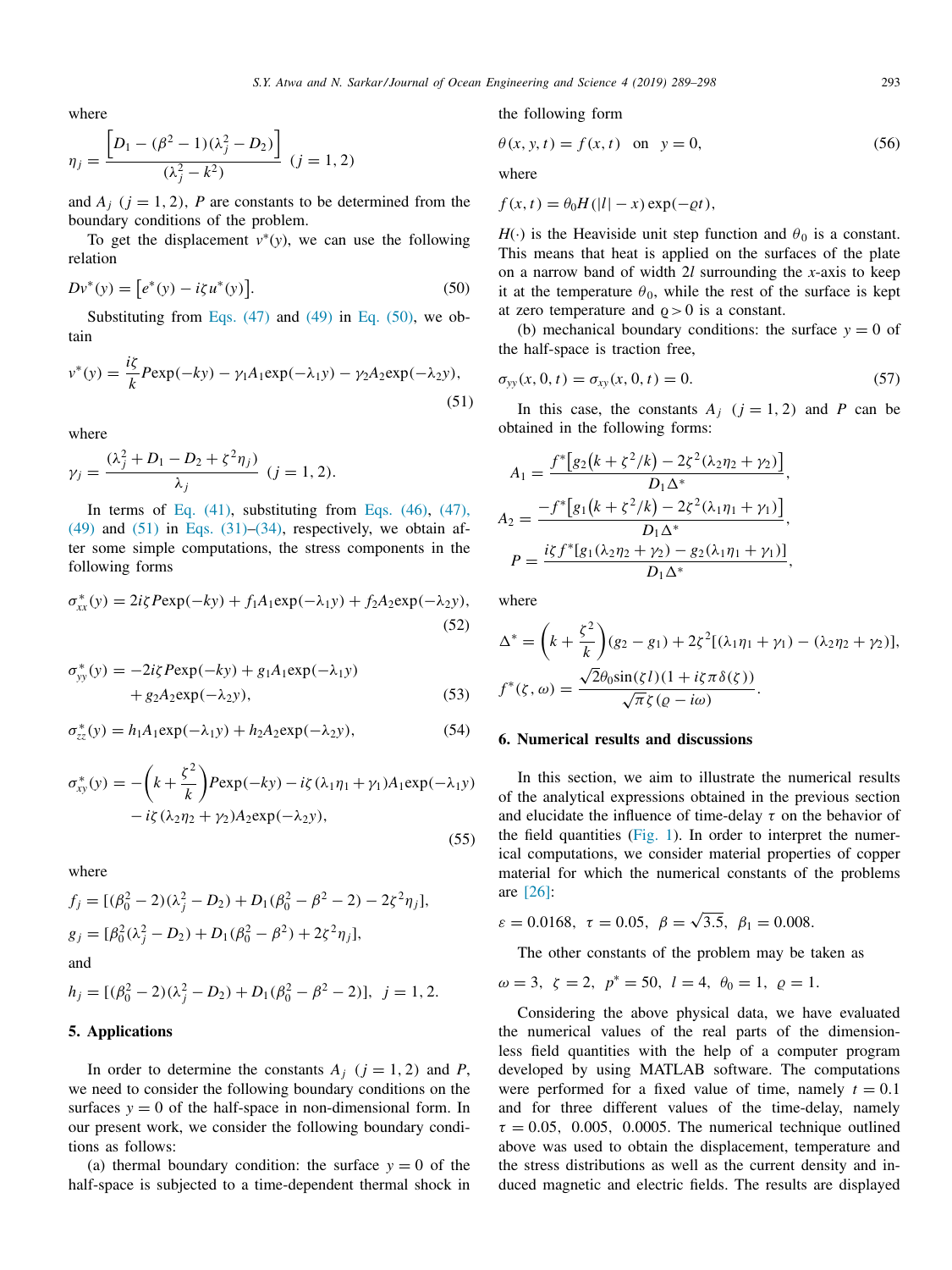

Fig. 1. Schematic of the present problem.



Fig. 2. The displacement component *v* for different  $\tau$  when  $K(t - \xi) = 1 (t - \xi)$ .

graphically for  $x = 1.6$ ,  $M = 1.4$  and in the case of the kernel function  $K(t, \xi) = 1 - (t - \xi)$  i.e.  $a = 0$ ,  $b = \tau/2$  where the solid line represents the solution obtained for  $\tau = 0.05$ , the dashed line for the value  $\tau = 0.005$  and the dashed and dot line for the value  $\tau = 0.0005$  as shown in Figs. 2–5.

Fig. 2 indicates the variation in the displacement distribution for different values of the time-delay parameter  $\tau$ . We noticed that the displacement distribution has been affected by the time-delay, where the increasing of the value of the parameter causes decreasing in displacement distribution. Fig. 3 reveals the variation in the temperature for different values of the time-delay. We noticed that the temperature field has been affected by the time-delay, where the increasing of the value of the parameter causes decreasing in temperature. The thermal waves are continuous functions, smooth and reach to steady state depending on the value of time-delay, which means that the particles transport the heat to the other



Fig. 3. The temperature  $\theta$  for different  $\tau$  when  $K(t - \xi) = 1 - (t - \xi)$ .

particles easily and this makes the decreasing rate of the temperature greater than the other ones. Figs. 4 and 5 display the stress distribution with distance for different values of  $\tau$ . We observed that the stress field has the same behavior as the displacement distribution and the absolute value of the maximum stress decreases.

In Figs. 6–9, we study the influence of the kernel function  $K(t, \xi) = [1 - (t - \xi)/\tau]^2$  i.e.  $a = b = 1$ . The important phenomenon observed in all these figures that the solution of any of the considered function in the new generalized theory is restricted in a bounded region. Beyond this region, the variations of these distributions do not take place. This means that the solutions according to the new generalized magneto– thermoelasticity theory with MDD exhibit the behavior of finite speeds of wave propagation.

In Figs. 10–13, we discuss the effect of the nondimensional time parameter *t* on the distributions of the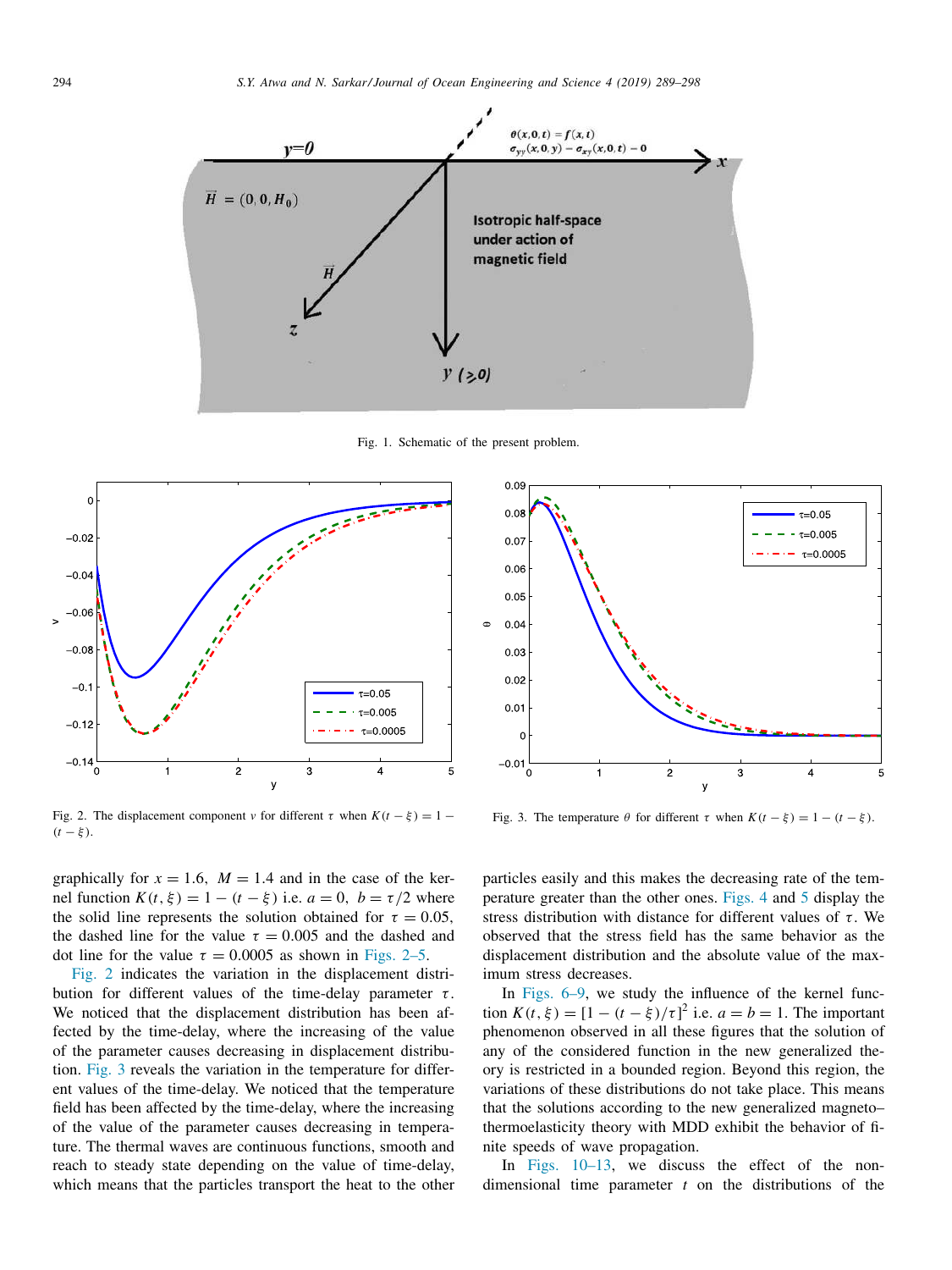

Fig. 4. The stress component  $\sigma_{zz}$  for different  $\tau$  when  $K(t - \xi) = 1 - (t - \xi)$ ξ ).



Fig. 5. The stress component  $\sigma_{yy}$  for different  $\tau$  when  $K(t - \xi) = 1 - (t - \xi)$ ξ ).

field variables of interest. For this purpose, we have taken three values of the *t*, namely  $\tau = 0.1$ , 0.05, 0.01 when  $\tau = 0.05$ ,  $K(t, \xi) = 1 - (t - \xi)/\tau$ . The solid line represents the solution obtained in the value of time  $t = 0.1$ , the dashed line for the value  $t = 0.05$  and the dashed and dot line for the value  $t = 0.01$ .

Figs. 14–17 are plotted with the aim to show the effect of different kernel function on the distributions of various field variables of interest when  $\tau = 0.005$ ,  $t = 0.1$ . Here the solid line represents the solution obtained for the case of the kernel function  $K(t, \xi) = 1$  i.e.  $a = b = 0$ ; the dashed line for the case of the kernel function  $K(t, \xi) = 1 - (t - \xi)/\tau$ i.e.  $a = 0$ ,  $b = 1/2$ ; the dashed and dot line for the case of the kernel function  $K(t, \xi) = 1 - (t - \xi)$  i.e.  $a = 0$ ,  $b = \tau/2$ and the dot line for the case of the kernel function  $K(t, \xi) =$ 



Fig. 6. The displacement component *v* for different  $\tau$  when  $K(t - \xi)$  =  $(1 - (t - \xi)/\tau)^2$ .



Fig. 7. The temperature  $θ$  for different  $τ$  when  $K(t - \xi) = (1 - (t - \xi)/τ)^2$ .



Fig. 8. The stress component  $\sigma_{zz}$  for different  $\tau$  when  $K(t - \xi) =$  $(1 - (t - \xi)/\tau)^2$ .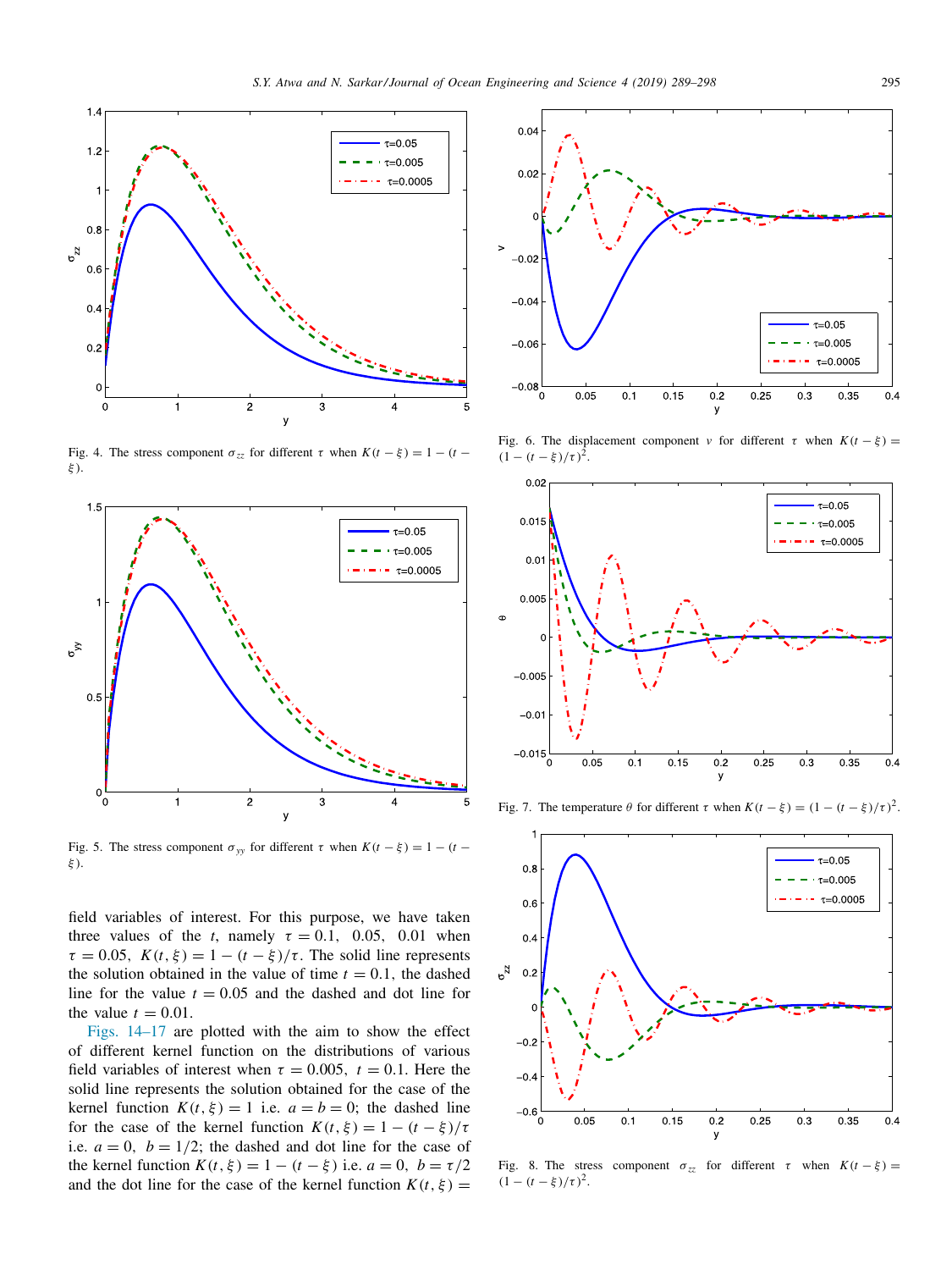

Fig. 9. The stress component  $\sigma_{yy}$  for different  $\tau$  when  $K(t - \xi) =$  $(1 - (t - \xi)/\tau)^2$ .



Fig. 10. The displacement component *v* for different *t* when  $\tau = 0.05$ ,  $K(t -$ 



Fig. 11. The temperature  $\theta$  for different *t* when  $\tau = 0.05$ ,  $K(t - \xi) = 1 (t - \xi)/\tau$ .



Fig. 12. The stress component  $\sigma_{zz}$  for different *t* when  $\tau = 0.05$ ,  $K(t - \xi) =$ 



Fig. 13. The stress component  $\sigma_{yy}$  for different *t* when  $\tau = 0.05$ ,  $K(t - \xi) =$ 



Fig. 14. The displacement component *v* for different forms of the kernel function  $K(t - \xi)$  and time-delay  $\tau = 0.05$ .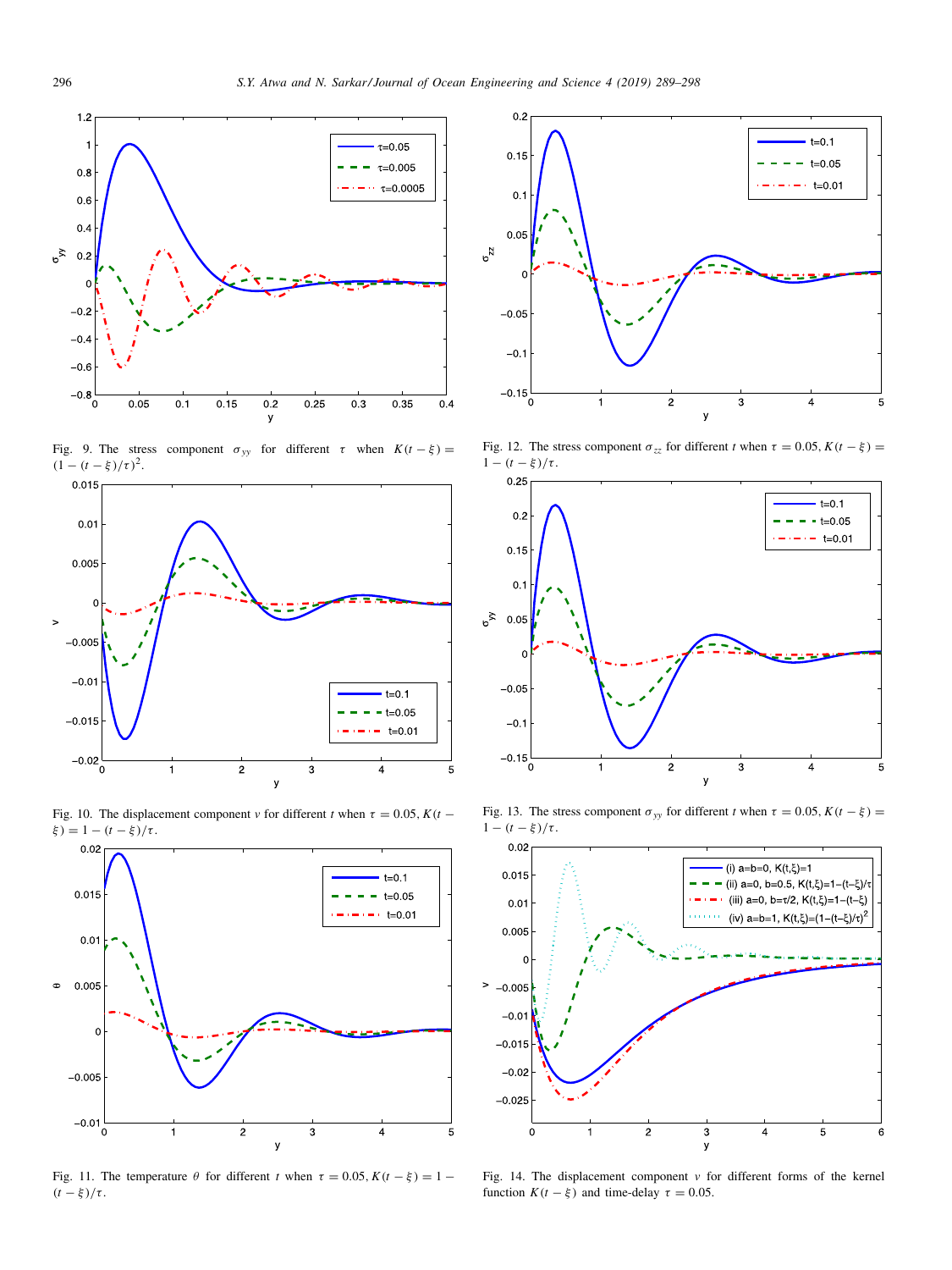

Fig. 15. The temperature  $\theta$  for different forms of the kernel function  $K(t \xi$ ) and time-delay  $\tau = 0.05$ .



Fig. 16. The stress component  $\sigma_{zz}$  for different forms of the kernel function  $K(t - \xi)$  and time-delay  $\tau = 0.05$ .

 $[1 - (t - \xi)/\tau]^2$  i.e.  $a = b = 1$ . The important phenomenon observed in these figures that the solution to all fields considered vanishes identically outside a bounded region of space surrounding the heat source at a distance from it equal to a particular value of *x* depending only on the choice of *t* and is the location of the wavefront. This demonstrates clearly the solution of new generalized case ( $\tau > 0$ ). The waves propagate with infinite speeds, so the value of any of the functions is not identically zero (though it may be very small) for any large value of *x*. This result is very important since the new theory may preserve the advantage of the generalized theory, i.e. the response to the thermal and mechanical effects does not reach infinity instantaneously but remains in the bounded region of space that expands with the passing of time.



Fig. 17. The stress component  $\sigma_{yy}$  for different forms of the kernel function  $K(t - \xi)$  and time-delay  $\tau = 0.05$ .

# **7. Concluding remarks**

The main goal of this work is to introduce a new mathematical model for Fourier law of heat conduction with memory-dependent derivative and includes the magneto– thermoelastic. According to this new theory, we have to construct a new classification for materials according to a timedelay and kernel function where these variables become new indicator of its ability to conduct heat in conducting medium. This model enables us to improve the efficiency of a thermoelastic material figure-of-merit. The result provides a motivation to investigate conducting thermoelectric materials as a new class of applicable thermoelectric materials. The numerical results lead us to conclude that:

- 1. All the physical field quantities approach zero as the distance  $\times$  approaches infinity.
- 2. The time-delay parameter and kernel function can be selected arbitrarily according to the necessity of the applications. They have a strong effect on the distributions of all physical field quantities, indicating its capability to conduct heat through the medium.

#### **Funding**

The authors received no financial support for the research.

## **Conflict of interest**

The authors declare that they have no conflict of interest.

#### **Acknowledgments**

The authors would like to thank the Editor and the referees for their suggestions and comments to improve the quality of this manuscript.